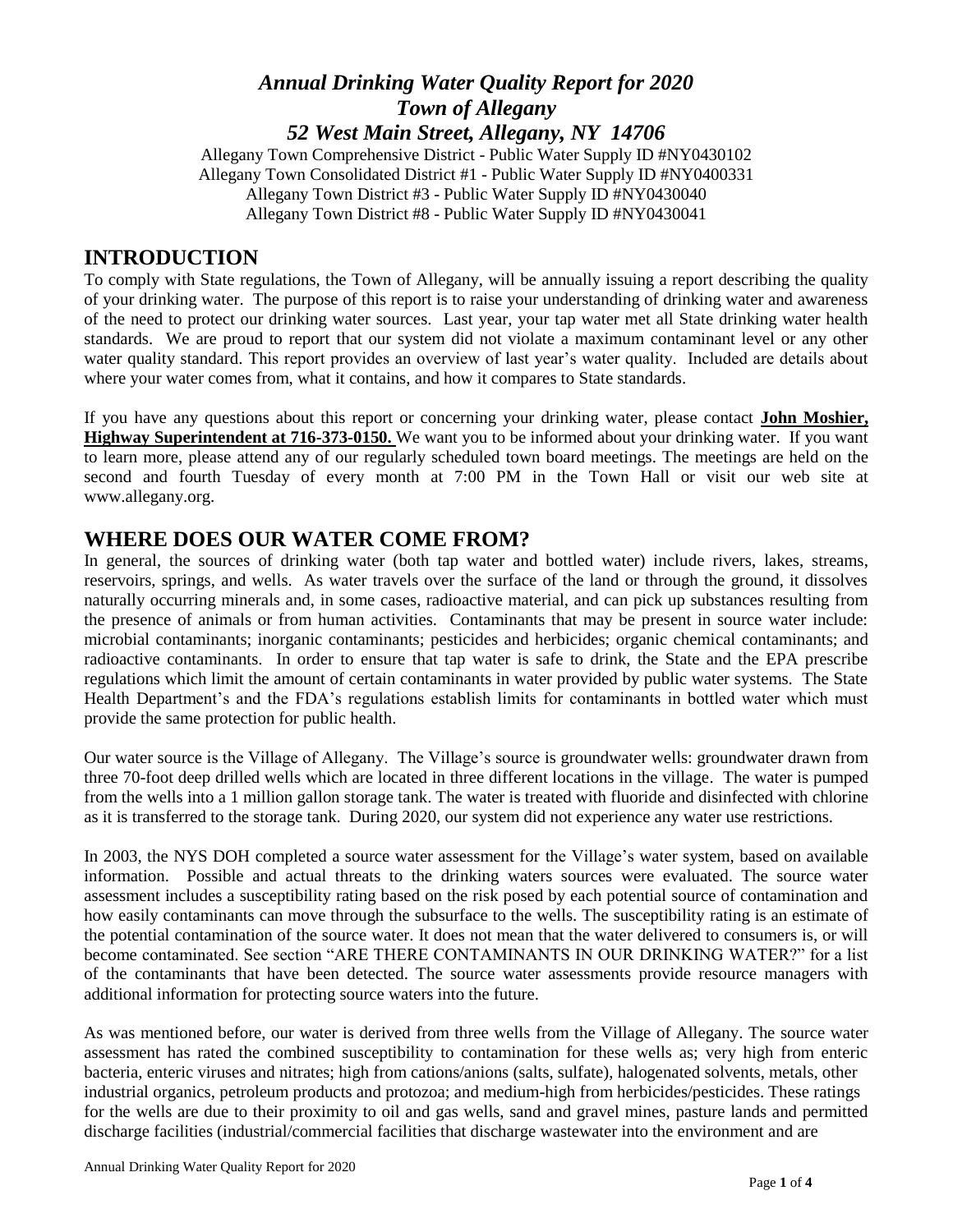regulated by the state and/or federal government). While the assessment rates our sources as being susceptible to enteric bacteria, please note that our water is disinfected to ensure that the finished water delivered into your home meets New York State's drinking water standards. A copy of this assessment, including a map of the assessment area, can be obtained by contacting us, as noted above.

## **FACTS AND FIGURES**

Our water system serves 2,000 people through 800 service connections in the Village of Allegany and 2,725 through 227 service connections in the Town of Allegany. The total water produced in 2020 was 264 million gallons. The daily average of water treated and pumped into the distribution system was 723,803 gallons per day. Our highest single day was 1.04 million gallons. The amount of water delivered to customers was 193 million gallons. This leaves an unaccounted for total of 71 million gallons. This water was used to flush sewer mains, flush hydrants, and fight fires (6.2 million gallons). Leakage and unmetered services accounts for the remaining 64.5 million gallons (24% of the total amount produced). In 2020, water customers were charged \$15.93 per 1,000 gallons of water.

## **ARE THERE CONTAMINANTS IN OUR DRINKING WATER?**

As the State regulations require, the Village and Town of Allegany routinely test your drinking water for numerous contaminants. These contaminants include: coliform bacteria, inorganic compounds, nitrate, lead and copper, volatile organic compounds, total trihalomethanes, haloacetic acids, radiological and synthetic organic compounds. The table presented below depicts which compounds were detected in your drinking water. The State allows them to test for some contaminants less than once per year because the concentrations of these contaminants do not change frequently. Some of the data, though representative, are more than one year old.

It should be noted that all drinking water, including bottled water, may be reasonably expected to contain at least small amounts of some contaminants. The presence of contaminants does not necessarily indicate that water poses a health risk. More information about contaminants and potential health effects can be obtained by calling the EPA's Safe Drinking Water Hotline (800-426-4791) or the Cattaraugus County Health Department at (716) 701-3386. Information is also available directly from the EPA website: [https://www.epa.gov/dwreginfo/drinking](https://www.epa.gov/dwreginfo/drinking-water-regulations)[water-regulations.](https://www.epa.gov/dwreginfo/drinking-water-regulations)

| <b>Table of Detected Contaminants</b>           |                     |                          |                                               |                          |             |                                        |                                                                                                                  |  |  |  |  |  |
|-------------------------------------------------|---------------------|--------------------------|-----------------------------------------------|--------------------------|-------------|----------------------------------------|------------------------------------------------------------------------------------------------------------------|--|--|--|--|--|
| Contaminant                                     | Violation<br>Yes/No | Date of<br>Sample        | Level<br>Detected<br>(Range)                  | Unit<br>Measure-<br>ment | <b>MCLG</b> | Regulatory<br>Limit (MCL,<br>TT or AL) | Likely Source of Contamination                                                                                   |  |  |  |  |  |
| <b>Disinfectants</b>                            |                     |                          |                                               |                          |             |                                        |                                                                                                                  |  |  |  |  |  |
| Chlorine Residual<br>- Comp. District           | N <sub>o</sub>      | 2020                     | Avg. $=.25$                                   | mg/1                     | N/A         | $MRDL = 4$                             | Water additive used to control<br>microbes.                                                                      |  |  |  |  |  |
| - Cons. District #1                             | N <sub>0</sub>      | 2020                     | $(.20 - .35)$<br>Avg. $=.33$<br>$(.19 - .45)$ |                          |             |                                        |                                                                                                                  |  |  |  |  |  |
| - District #3                                   | No                  | 2020                     | Avg. $= .40$<br>$(.17-.57)$                   |                          |             |                                        |                                                                                                                  |  |  |  |  |  |
| - District #8                                   | No                  | 2020                     | Avg. $= .29$<br>$(.18-.50)$                   |                          |             |                                        |                                                                                                                  |  |  |  |  |  |
| <b>Inorganic Contaminants</b>                   |                     |                          |                                               |                          |             |                                        |                                                                                                                  |  |  |  |  |  |
| $Copper^{-1}$<br>(Village and Town<br>combined) | N <sub>0</sub>      | 8/29/18<br>to<br>9/19/18 | 267<br>$(55 - 372)$                           | $\frac{u g}{l}$          | 1,300       | $AL = 1,300$                           | Corrosion of household<br>plumbing systems; erosion of<br>natural deposits; leaching from<br>wood preservatives. |  |  |  |  |  |
| Fluoride-treated                                | No                  | 2020<br>Daily            | $High = 1.3$<br>$(.08 - 1.3)$                 | mg/1                     | N/A         | $MCL = 2.2$                            | Erosion of natural deposits;<br>water additive that promotes<br>strong teeth.                                    |  |  |  |  |  |
| Lead $2$<br>(Village and Town<br>combined)      | N <sub>o</sub>      | 8/29/18<br>to<br>9/19/18 | $\overline{5}$<br>$(<1 - 6.1)$                | $\frac{1}{2}$            | $\Omega$    | $AL = 15$                              | Corrosion of household<br>plumbing; erosion of natural<br>deposits.                                              |  |  |  |  |  |
| Nitrate                                         | N <sub>o</sub>      | 10/26/20                 | $High = 3.59$<br>$(1.67 - 3.59)$              | mg/l                     | 10          | $MCL = 10$                             | Runoff from fertilizer use;<br>leaching from septic tanks,<br>sewage; erosion of natural<br>deposits.            |  |  |  |  |  |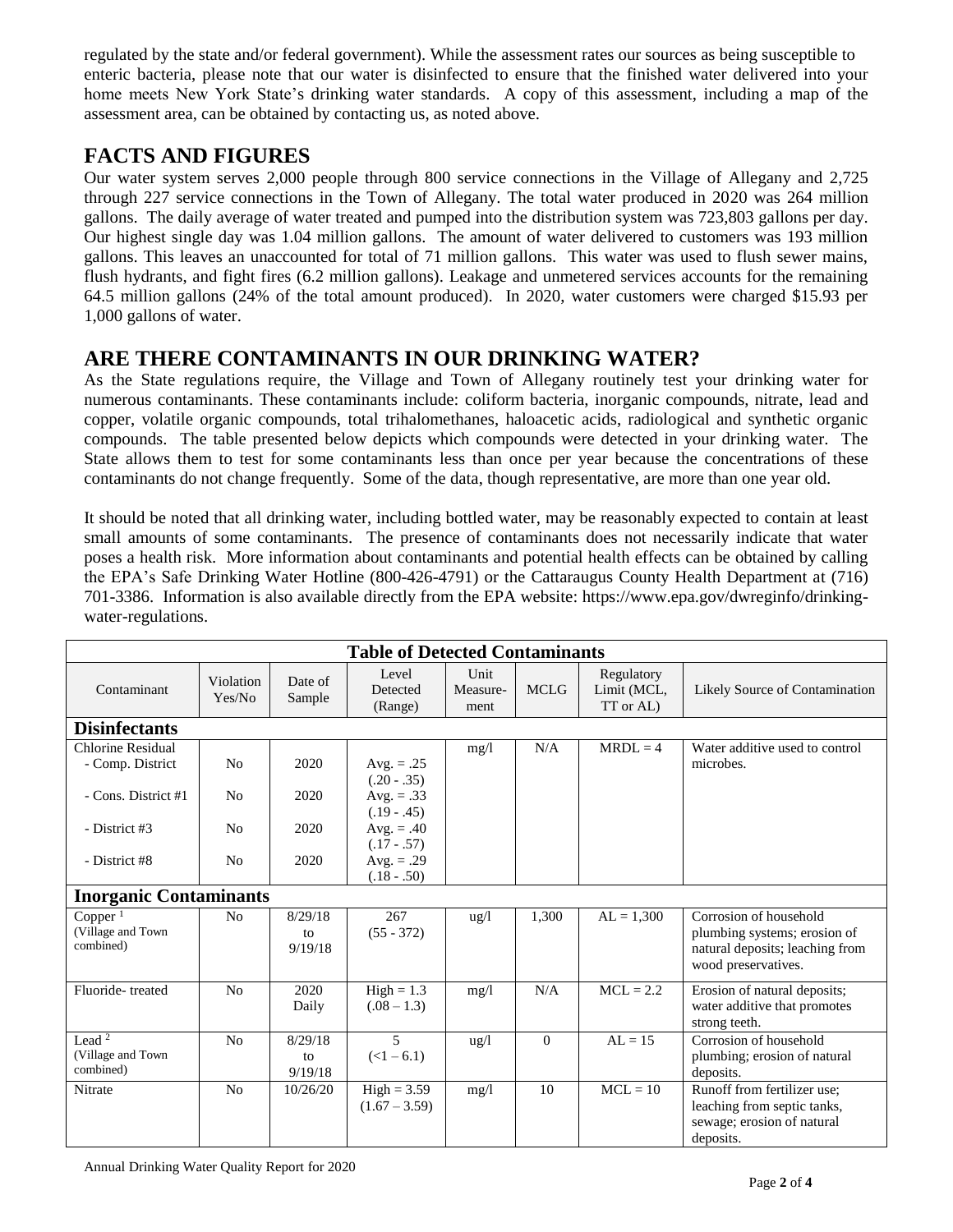| Contaminant                     | Violation<br>Yes/No | Date of<br>Sample | Level<br>Detected<br>(Range) | Unit<br>Measure-<br>ment | <b>MCLG</b> | Regulatory<br>Limit (MCL,<br>TT or AL) | Likely Source of Contamination  |  |  |  |
|---------------------------------|---------------------|-------------------|------------------------------|--------------------------|-------------|----------------------------------------|---------------------------------|--|--|--|
| $Sodium -$                      | No                  | 8/13/20           | 45.6                         | mg/l                     | N/A         | See Health                             | Naturally occurring; road salt; |  |  |  |
| Well #2                         |                     |                   |                              |                          |             | Effects $3$                            | water softeners; animal waste.  |  |  |  |
| <b>Disinfection By-Products</b> |                     |                   |                              |                          |             |                                        |                                 |  |  |  |
| Haloacetic Acids                |                     |                   |                              | $u\,g/l$                 | N/A         | $MCL = 60$                             | By-product of drinking water    |  |  |  |
| - Comprehensive                 | N <sub>o</sub>      | 8/16/18           | 0.80                         |                          |             |                                        | disinfection needed to kill     |  |  |  |
| - District #1                   | N <sub>0</sub>      | 8/16/18           | 1.0                          |                          |             |                                        | harmful organisms.              |  |  |  |
| - District #3                   | No                  | 8/16/18           | 1.6                          |                          |             |                                        |                                 |  |  |  |
| Total                           |                     |                   |                              | $\frac{u g}{l}$          | N/A         | $MCL = 80$                             | By-product of drinking water    |  |  |  |
| Trihalomethanes                 |                     |                   |                              |                          |             |                                        | disinfection needed to kill     |  |  |  |
| - District #8                   | N <sub>o</sub>      | 8/13/20           | 4.2                          |                          |             |                                        | harmful organisms.              |  |  |  |
| - Comprehensive                 | N <sub>0</sub>      | 8/16/18           | 2.5                          |                          |             |                                        |                                 |  |  |  |
| - District #1                   | N <sub>0</sub>      | 8/16/18           | 4.0                          |                          |             |                                        |                                 |  |  |  |
| - District #3                   | No                  | 8/16/18           | 8.3                          |                          |             |                                        |                                 |  |  |  |

Notes:

1 - The level presented represents the 90th percentile of the 20 sites tested (Village and Town combined). A percentile is a value on a scale of 100 that indicates the percent of a distribution that is equal to or below it. The 90th percentile is equal to or greater than 90% of the copper values detected at your water system. In this case, twenty samples were collected at your water system and the 90th percentile value was the third highest value, 267 ug/l. The action level for copper was not exceeded at any of the sites tested.

2 - The level presented, 5 ug/l, represents the 90th percentile of the twenty samples collected. None of the sites exceeded the action level of 15 ug/l.

3 - Water containing more than 20 mg/l of sodium should not be used for drinking by people on severely restricted sodium diets.

#### **Definitions:**

*Action Level (AL)*: The concentration of a contaminant which, if exceeded, triggers treatment or other requirements which a water system must follow.

*Maximum Contaminant Level (MCL)*: The highest level of a contaminant that is allowed in drinking water. MCLs are set as close to the MCLGs as feasible.

*Maximum Contaminant Level Goal (MCLG)*: The level of a contaminant in drinking water below which there is no known or expected risk to health. MCLGs allow for a margin of safety.

*Maximum Residual Disinfectant Level (MRDL)*: The highest level of a disinfectant allowed in drinking water. There is convincing evidence that addition of a disinfectant is necessary for control of microbial contaminants.

*Maximum Residual Disinfectant Level Goal (MRDLG)*: The level of a drinking water disinfectant below which there is no known or expected risk to health. MRDLGs do not reflect the benefits of the use of disinfectants to control microbial contamination.

*Micrograms per liter (ug/l)*: Corresponds to one part of liquid in one billion parts of liquid (parts per billion - ppb). *Milligrams per liter (mg/l)*: Corresponds to one part of liquid in one million parts of liquid (parts per million - ppm). *N/A:* Not applicable.

## **WHAT DOES THIS INFORMATION MEAN?**

As you can see by the table, our system had no violations. We have learned through our testing that some contaminants have been detected; however, these contaminants were detected at values well below the level allowed by the State. Regardless, we are required to provide the following standard information on lead in drinking water.

If present, elevated levels of lead can cause serious health problems, especially for pregnant women, infants, and young children. It is possible that lead levels at your home may be higher than at other homes in the community as a result of materials used in your home's plumbing. The Village of Allegany is responsible for providing high quality drinking water, but cannot control the variety of materials used in plumbing components. When your

water has been sitting for several hours, you can minimize the potential for lead exposure by flushing your tap for 30 seconds to 2 minutes before using water for drinking or cooking. If you are concerned about lead in your water, you may wish to have your water tested. Information on lead in drinking water, testing methods, and steps you can take to minimize exposure is available from the Safe Drinking Water Hotline (1-800-426-4791) or at [http://www.epa.gov/safewater/lead.](http://www.epa.gov/safewater/lead)